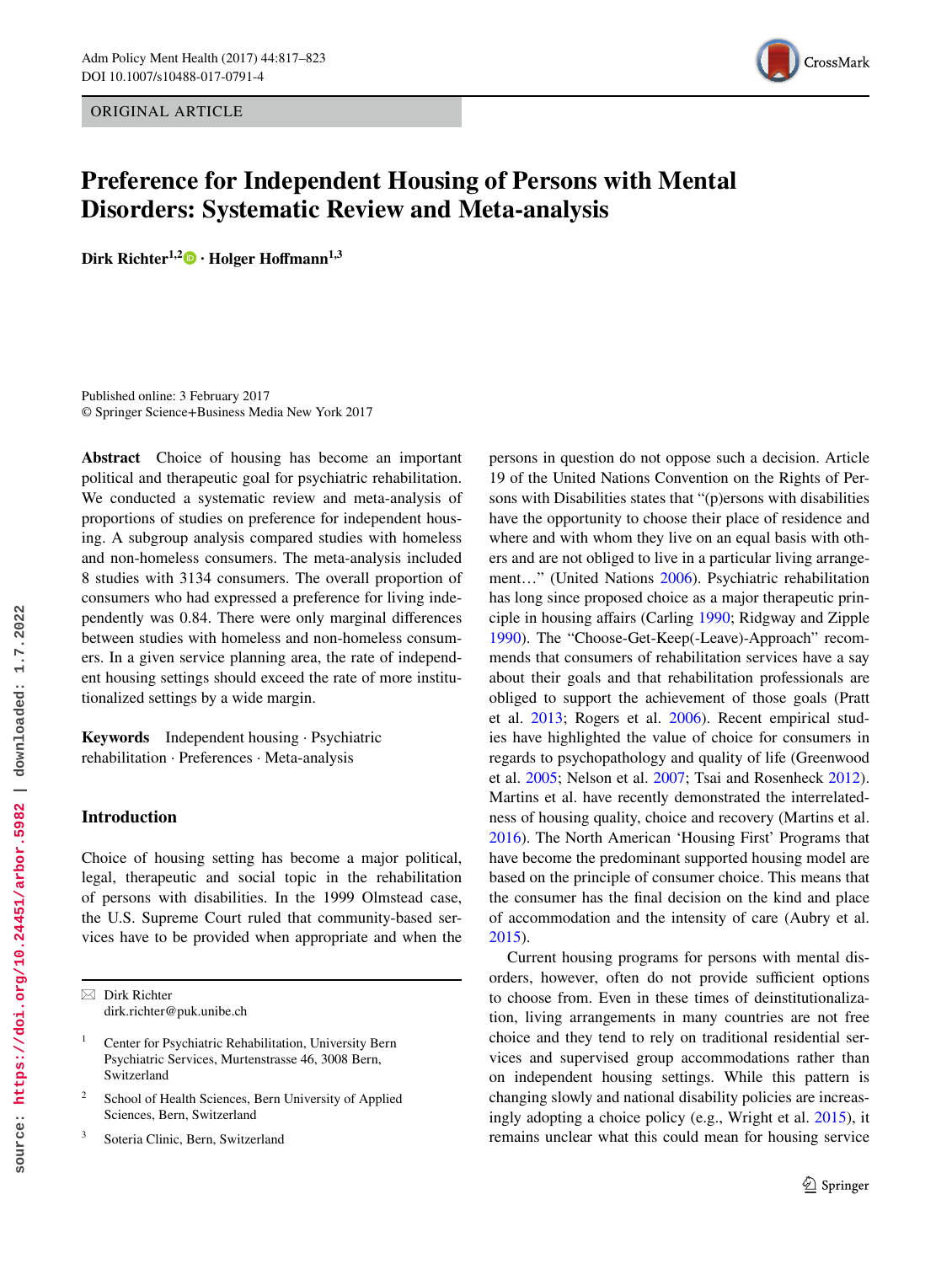planning and housing resource allocation for persons with mental disorders.

The topic of housing preferences has been an area of research since the deinstitutionalization era, both with homeless and non-homeless populations. One can hypothesize that consumers will seek independence when it comes to choosing the preferred housing setting; however, it is not yet clear to what extent persons with mental illness do prefer independent housing, with or without support, rather than more institutionalized settings. Only one paper, which is from the 1990s, has reviewed the housing preferences of consumers (Tanzman 1993). The reported results showed that in 20 out of 26 studies, at least 70% of participants had stated a preference for living independently. However, this paper was based mainly on administrative reports and 'grey literature' rather than on research journal publications. Another review from the 1990s, based on the Tanzman paper, analyzed the methods used in housing preference research (Goldman et al. 1995). This paper came to the conclusion that at that time the methodologies used were neither valid nor reliable enough to appropriately address this research topic. We are not aware of any further review papers on housing preferences.

Our study has two main aims: (1) to systematically review the available literature on housing preferences for independent housing in comparison to other settings, and (2) to provide an estimation of the proportion of persons with mental disorders who prefer to live independently. These two aims will be reached by means of a meta-analysis, which will compare studies of homeless and non-homeless consumers.

### **Methods**

We have conducted a systematic review of publications that reported preference rates of persons with mental disorders for independent housing in comparison to other settings. We have searched databases Pubmed, PsycInfo and CINAHL (Cumulative Index of Nursing and Allied Health Literature). In Pubmed we used the search term "(housing OR accommodation OR residential) AND (mental OR psychiatr\*) AND (preferen\* OR choic\* OR priorit\* OR view\*) NOT ("Housing, Animal"[MeSH] OR "Disease Models, Animal" [MeSH] OR elder\* OR older OR dementia OR alzheimer's OR intellectual OR developmental OR learning disabilit\* OR geriatric OR gerontolog\*)". This search term was adapted to the other databases accordingly. Additionally, a further search was conducted in 'Google Scholar'.

Inclusion criteria were peer-reviewed publications that reported preference data for independent housing with or without professional support. Studies were included both with and without homeless persons with mental illness, and our results will be presented separately for both populations. Exclusion criteria were studies of populations without mental illness (e.g., elderly, intellectual/ learning disabilities). Independent housing was operationalized as living alone, or with family or with persons of choice. Non-independent housing was defined as living in an institutional/residential setting, supervised housing with on-site staff or living with persons not of one's own choice. Included languages were English, French, German and Dutch. Along with the usual publication data, the extracted data encompassed: setting of the interviews (hospital/community), population characteristics (mainly diagnostic data), status of homelessness and remarks about the study. Quality appraisal was conducted by both authors using a form based on the risk of bias recommendations by Hoy et al.  $(2012)$ . The rating instrument encompassed the following items: housing preference as primary research topic, sampling strategy, sample size≥200, appropriate report of study details and response rate≥70%. Not reported data were considered as inappropriate. Studies could reach rating scores from 0 to 6. A threshold of 4+scoring was considered to be relatively high quality. Rating differences were solved by consensus. Only high quality studies were included into the meta-analysis.

We conducted a meta-analysis of proportions, a technique derived from effect size estimation. This technique is commonly used for meta-analysis of prevalence/incidence (Borenstein et al. 2009; Lipsey and Wilson 2001). We utilized the 'metaprop' function, R version 3.3.1, package 'meta' version 4.4-0 with a logit transformation. A double arcsin transformation instead of a logit transformation was tested as we expected high preference rates for independent living (Barendregt et al. 2013). To display the results as a forest plot, the 'forest' function from the same package was utilized. We expected that there would be considerable heterogeneity between studies; therefore, we used a random effects model with a subgroup analysis of studies, comparing homeless versus predominantly non-homeless persons.

Several, mainly older publications, did not provide frequency counts but instead only percentages as results. For the meta-analysis in those cases, the frequency counts were then calculated by the authors. As recommended in the methodological literature, we used complete cases. For example, we excluded not available answers in the original studies from the calculation of total frequencies (Akl et al. 2015). However, we also conducted a sensitivity analysis by using the total frequencies including the non-available answers.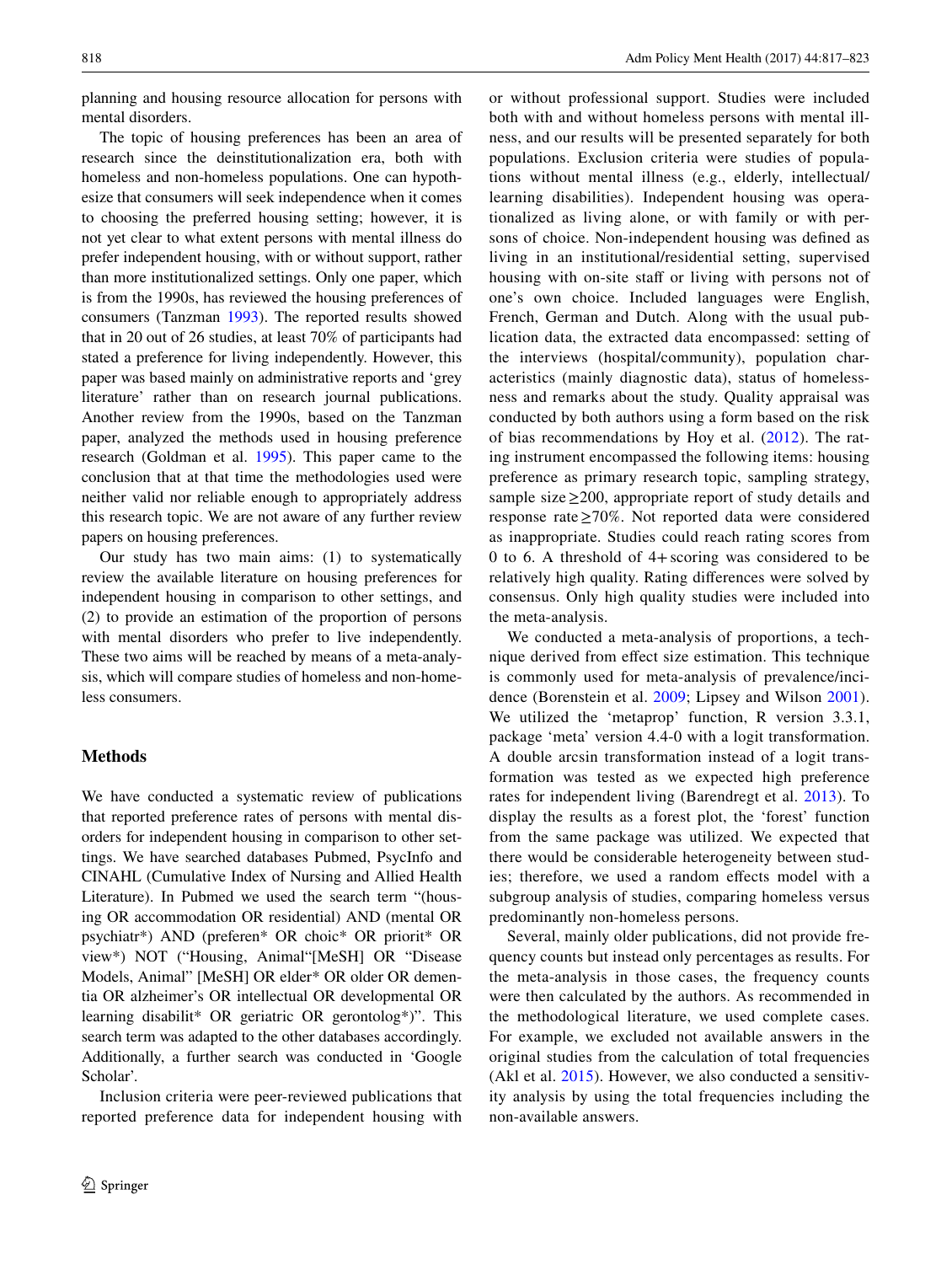#### **Results**

Upon completion of the study selection process before quality appraisal (see Fig. 1), we included 20 studies in the systematic review. 13 studies were published during the 1990s and the remainder in the new millennium (see details in Table 1). 13 studies were published in the US, four in Canada and one each in Australia, Ireland and Switzerland. Eight studies focused on homeless populations, and 12 focused predominantly or exclusively on non-homeless populations. Specific clinical and social characteristics of participants were often sparsely reported. Thus, the severity of mental illness was only explicitly mentioned in 5 out of 20 publications. Other publications provided participant characteristics such as 'chronic mental illness' or 'longstay patients'. Sample sizes of the individual studies were rather low; for instance, only five studies reported a total of more than 200 participants. However, one Australian study reported to have recruited more than 1800 participants.

On the basis of our rating, we considered the quality of eight studies as relatively high, and the quality of 12 studies as relatively low. Only the relatively high quality studies were included in the meta-analysis  $(k=8)$ . The main reasons for excluding low quality studies were small sample sizes and low response rates. The interrater agreement of the independent ratings prior to consensus discussion was 65%.

The meta-analysis was based on studies with 3,134 complete cases (see Fig. 2). The pooled proportion of persons preferring independent living was 0.84 (95%-CI 0.70–0.92). The preference proportions for independent living were similar in the studies with non-homeless populations (0.83; 95%-CI 0.63–0.93) and in studies with homeless populations (0.84; 95%-CI 0.70–0.92). Study heterogeneity was considerable in the overall sample of studies as well as in the homeless and non-homeless subsamples. The overall  $I^2$ -statistic for heterogeneity was 97.5%. The subsample heterogeneity was significant in both cases.

The sensitivity analysis with non-complete cases yielded a slightly lower proportion with a preference for independent living (0.82; 95%-CI 0.71–0.90). The double arcsine transformation yielded a similar proportion as the logit transformation (0.82; 95%-CI 0.69–0.92). Given the high number of excluded studies in the main meta-analysis, we conducted an additional analysis with the full sample of publications to estimate the effect of the exclusion of

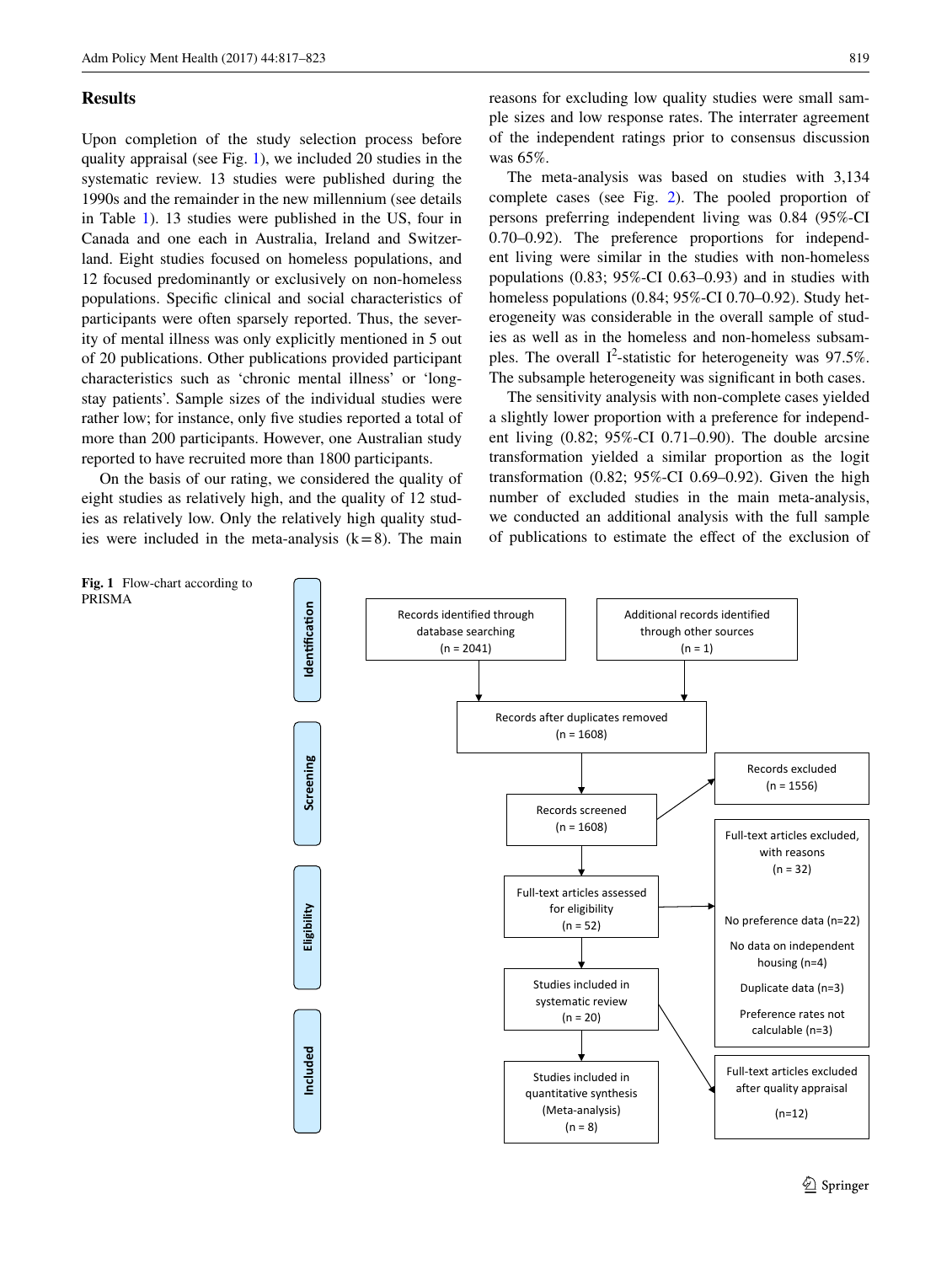| Authors                            | Publication year Country Setting |                |                             | Homeless/non-homeless<br>consumers | Population character-<br>istics                          | Sample size    | Missing<br>answers | Qual-<br>rating<br>ity | Remarks                                                                 |
|------------------------------------|----------------------------------|----------------|-----------------------------|------------------------------------|----------------------------------------------------------|----------------|--------------------|------------------------|-------------------------------------------------------------------------|
| Goering et al. (1990)              | 1990                             | CDN            | Community                   | Homeless                           | a                                                        | 45             | $\overline{ }$     | $\sim$                 |                                                                         |
| Keck (1990)                        | 1990                             | $\mathbf{S}$   | Community                   | Homeless                           | a                                                        | $\ddot{4}$     | $\circ$            | $\sim$                 |                                                                         |
| Schutt et al. (1992)               | 1992                             | $\overline{S}$ | Community                   | Homeless                           | 76% hospitalized previ-<br>ously                         | $\delta$       | $\circ$            |                        |                                                                         |
| Neubauer (1993)                    | 1993                             | SU             | Community                   | Homeless                           | a                                                        | 107            | $\circ$            | 4                      | Frequencies in part calcu-<br>lated; multiple answers<br>not considered |
| Dixon et al. $(1994)$              | 1994                             | SU             | Hospital/community Homeless |                                    | Homeless; SMI/Organic<br>brain disorders                 | 77             | $\circ$            | $\circ$                | No survey; applications for<br>apartments                               |
| Yeich et al. (1994)                | 1994                             | SU             | Community                   | Homeless                           | Homeless mentally ill                                    | 163            | 0                  | 4                      | Frequencies calculated                                                  |
| Schutt and Goldfinger<br>(1996)    | 1996                             | SU             | Community                   | Homeless                           | Homeless SMI                                             | 118            | $\circ$            | $\sim$                 | Frequencies calculated                                                  |
| Schutt et al. (2005)               | 2005                             | SU             | Community                   | Homeless                           | Dual diagnosis                                           | 203            | ○                  | 3                      |                                                                         |
| Nelson et al. (2003)               | 2003                             | CDN            | Community                   | Non-homeless                       | Schizophrenia/mood dis-<br>order predominantly           | 300            | $\circ$            | $\circ$                |                                                                         |
| Piat et al. (2008)                 | 2008                             | CDN            | Community                   | Non-homeless                       | Serious mental illness                                   | 315            | $\circ$            | 4                      |                                                                         |
| Messerli-Rohrbach et al.<br>(1997) | 1997                             | FO             | l/community<br>Hospital     | Non-homeless                       | a                                                        | 103            | $\circ$            | $\circ$                |                                                                         |
| Mohan et al. (2009)                | 2009                             | <b>IRE</b>     | Hospital                    | Non-homeless                       | Long-stay patients, 2/3<br>schizophrenia                 | $\overline{7}$ | 0                  | $\mathbf{C}$           |                                                                         |
| Minsky et al. (1995)               | 1995                             | $\mathbf{S}$   | Hospital                    | Non-homeless                       | 77% Schizophrenia/<br>schizoaffective                    | 80             | $\overline{ }$     | 3                      |                                                                         |
| Friedrich et al. (1999)            | 1999                             | SU             | Community                   | Non-homeless                       | Severe mental disorder                                   | 207            | 45                 | 3                      |                                                                         |
| Bartels et al. (2003)              | 2003                             | $\mathbf{S}$   | Community                   | Non-homeless                       | Older adults with SMI;<br>mean age 73 y                  | 115            | $\circ$            | $\overline{4}$         | nursing home residents<br>Frequencies calculated;<br>not considered     |
| Tsai et al. (2010)                 | 2010                             | SU             | Community                   | Non-homeless                       | Dual diagnosis                                           | 103            | $\circ$            | 3                      |                                                                         |
| Harvey et al. (2012)               | 2012                             | <b>AUS</b>     | Community                   | Non-homeless primarily             | 100% Psychosis                                           | 1822           | 68                 | 4                      | homeless or precariously<br>Preferences for living<br>excluded          |
| Elliott et al. (1990)              | 1990                             | <b>CDN</b>     | Community                   | Non-homeless primarily             | Chronic mental disorder                                  | 66             |                    |                        |                                                                         |
| Massey and Wu (1993)               | 1990                             | <b>SU</b>      | Community                   | Non-homeless primarily             | 52% Schizophrenia, 32%<br>depression/bipolar<br>disorder | $\overline{6}$ | $\circ$            | $\sim$ $\sim$          |                                                                         |
| Rogers et al (1994)                | 1994                             | <b>SO</b>      | Community                   | Non-homeless primarily             | Long-term SMI                                            | 314            | $\circ$            | 4                      |                                                                         |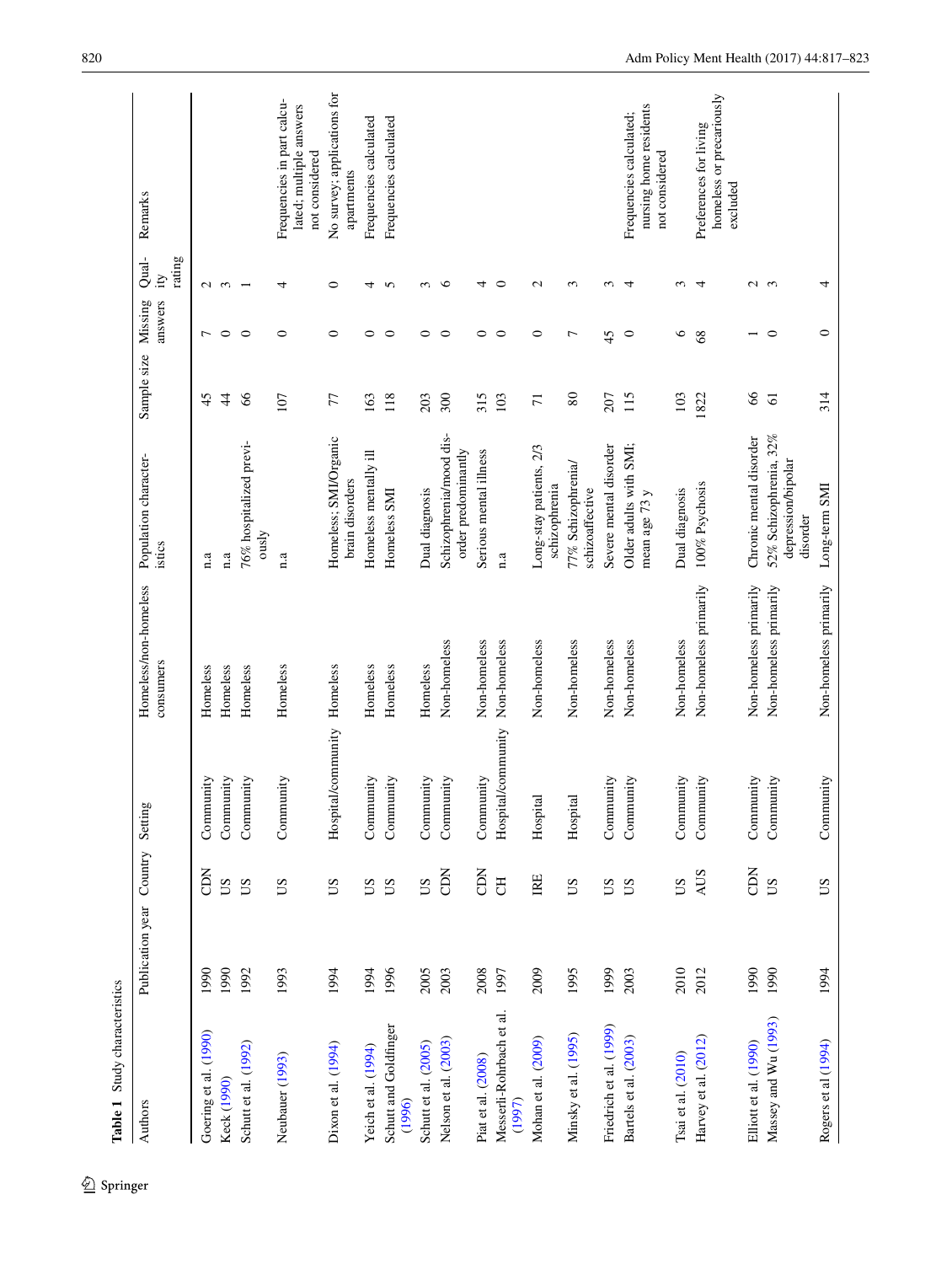Euro Dlot of Study Bossit

**Fig. 2** Funnel plot of study results

| I annel I fot of staat Results                 |                     |      |     |     |     |     |            |                       |                  |
|------------------------------------------------|---------------------|------|-----|-----|-----|-----|------------|-----------------------|------------------|
| Study                                          | <b>Events Total</b> |      |     |     |     |     | Proportion |                       | 95%-CI W(random) |
| Non-homeless                                   |                     |      |     |     |     |     |            |                       |                  |
| Bartels et al. 2003                            | 90                  | 115  |     |     |     |     |            | $0.78$ [0.71; 0.86]   | 12.4%            |
| Harvey et al. 2012                             | 1701                | 1754 |     |     |     |     |            | 0.97 [0.96: 0.98]     | 12.7%            |
| Nelson et al. 2003                             | 238                 | 300  |     |     |     |     |            | 0.79 [0.75; 0.84]     | 12.7%            |
| Piat et al. 2008                               | 196                 | 315  |     |     |     |     |            | $0.62$ [0.57; 0.68]   | 12.8%            |
| Rogers et al. 1994                             | 252                 | 314  |     |     |     |     |            | 0.80 [0.76; 0.85]     | 12.7%            |
| Random effects model                           |                     | 2798 |     |     |     |     |            | $0.83$ $[0.63; 0.93]$ | 63.5%            |
| Heterogeneity: I2=98.5%, tau2=1.437, p<0.0001  |                     |      |     |     |     |     |            |                       |                  |
| Homeless                                       |                     |      |     |     |     |     |            |                       |                  |
| Neubauer 1993                                  | 94                  | 107  |     |     |     |     |            | 0.88 [0.82; 0.94]     | 12.1%            |
| Schutt et al. 1992                             | 49                  | 66   |     |     |     |     |            | $0.74$ [0.64; 0.85]   | 12.1%            |
| Yeich et al. 1994                              | 143                 | 163  |     |     |     |     |            | 0.88 [0.83; 0.93]     | 12.4%            |
| Random effects model                           |                     | 336  |     |     |     |     |            | $0.84$ [0.75; 0.91]   | 36.5%            |
| Heterogeneity: I2=72.7%, tau2=0.1957, p=0.0256 |                     |      |     |     |     |     |            |                       |                  |
| Random effects model                           |                     | 3134 |     |     |     |     |            | 0.84 [0.70; 0.92]     | 100%             |
| Heterogeneity: I2=97.5%, tau2=1.17, p<0.0001   |                     |      |     |     |     |     |            |                       |                  |
|                                                |                     |      |     |     |     |     |            |                       |                  |
|                                                |                     |      | 0.6 | 0.7 | 0.8 | 0.9 |            |                       |                  |

low-quality studies. This analysis yielded a proportion of 0.79 (95%-CI 0.70–0.86).

## fulfil these criteria as they are mentally ill and functionally disabled due to a long-term impairment, which prevents them from being able to live without professional support.

#### **Discussion**

In summary, we have conducted a systematic review and meta-analysis of studies that asked persons with mental illness about their housing preferences, in particular about their preference for independent living. The pooled analysis revealed that 84% of the interviewed participants preferred to live in their own apartment, with their family or with persons of their own choice. Roughly one in five persons preferred to live in a more supervised housing setting. We found no differences between studies with persons who were homeless at the time of the interview in comparison to studies who interviewed persons who were currently living in stable housing conditions. Sensitivity analyses did not reveal significant differences.

It is difficult to draw further inferences about participant characteristics and their preferences due to the lack of comprehensive details within most publications. One impression from the largest study included was that, although a majority of respondents were in favor of independent living, those who were living in group accommodation were slightly more willing to stay there (Harvey et al. 2012). Therefore, we assume that possible selection and adaptation effects may have influenced participants' preferences.

Often studies failed to make clear whether the severity of mental illness was explicitly taken as an inclusion criterion. However, we assume that most, if not all, participants can be subsumed under the label of Severe Mental Illness (SMI). SMI is commonly defined as the combination of diagnosis, disability and duration of illness (Schinnar et al. 1990). Clients who are eligible for housing care usually

Although different in search methodology and aggregation of results, our findings are completely in line with the only review article that has been published on housing preferences so far (Tanzman 1993). This early review has stated that consumers preferred to live on their own as first choice, followed by living with family members. These two categories were grouped together in the category of independent living in our analysis.

In some of the included studies in the systematic review, additional information was given that have not been used in our analyses as this was beyond the focus of our research. For example, not only were the preference rates of consumers reported, but also the consumers' living conditions at the time of interview. These studies have reported considerable differences between the current and the preferred housing setting (e.g., Harvey et al. 2012; Nelson et al. 2003). This corresponds with further additional information that reported differences between clinicians' recommendations and consumers' preferences (Goldfinger and Schutt 1996; Holley et al. 1998; Minsky et al. 1995). Consumers were much more in favor of living independently than what was recommended by the treatment providers. Also, satisfaction with living conditions did not preclude a preference for moving out, which mostly equated to moving to a more independent setting (Brolin et al. 2015). Overall, choice of housing setting remains a contested issue within psychiatric care, with providers recommending more restrictive settings and consumers preferring more independent settings.

Our results have to be interpreted within the context of recent major developments in housing for persons with severe mental illness. The clear consumer preferences for living independently support these developments,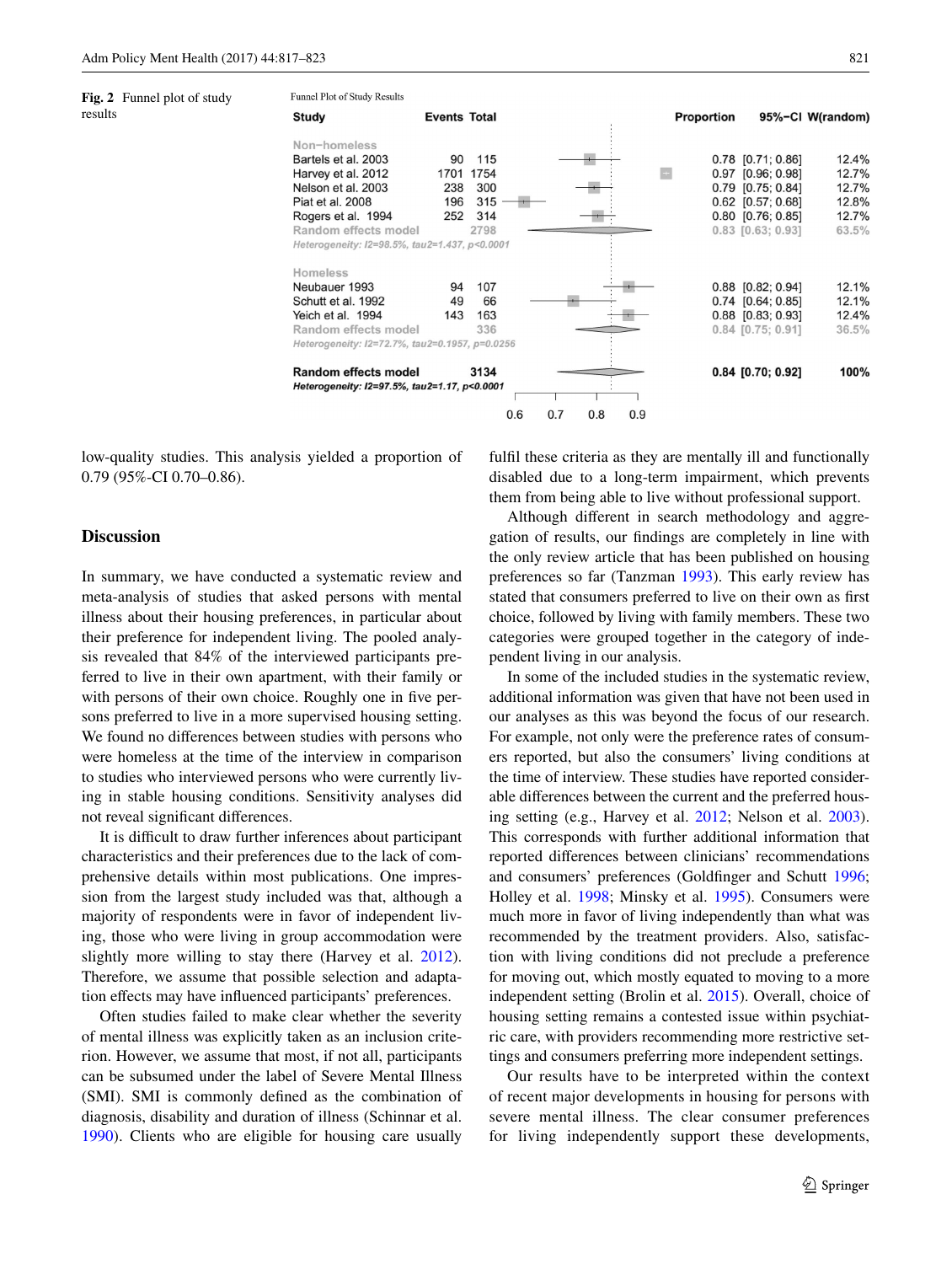822 Adm Policy Ment Health (2017) 44:817–823

indicating an important shift from institutionalized care to independent housing in a community based on consumer choice and self-determination. Recent empirical research from 'Housing First' programs has shown that it is even possible to provide independent housing to severely disabled persons with mental illness with quite favorable social and medical outcomes (Aubry et al. 2016). Additionally, 'Housing First' studies have also provided economic data that suggest higher cost efficiency for independent housing settings (Ly and Latimer 2015).

### **Limitations**

This analysis has clear limitations. First and foremost, we could only include few studies with acceptable quality into the meta-analysis. However, the exclusion of low-quality studies led to a slightly higher preference proportion for independent living. Secondly, the definition of different housing settings remains a problematic issue, especially when probable differences in national terminologies are considered and we cannot preclude that misclassifications may have occurred. A widely acknowledged taxonomy of housing setting definitions is still missing.

### **Conclusions**

In terms of methodology, consumer preference research on housing has not advanced much since the 1995 review by Goldman et al. (1995). There is a clear lack of high quality studies that provide details about the preferences of subgroups such as different age groups or diagnostic groups.

However, despite the shortage of high-quality studies, our study adds the consumer perspective to positive medical and social outcomes as well as indicating cost efficiency for independent housing. When evaluating these results from a broader view that takes these three indicators into account, it does suggest that care planning and resource allocation have to be shifted increasingly to less restrictive and more independent housing settings. In a given service planning area, independent housing places should exceed institutionalized places by a wide margin.

#### **Compliance with Ethical Standards**

**Conflict of interest** The authors declare to have no conflicts of interests. Financial support for this study was not received.

**Informed consent** The study did not involve human participants or animals.

## **References**

- Akl, E. A., Kahale, L. A., Agoritsas, T., Brignardello-Petersen, R., Busse, J. W., Carrasco-Labra, A., … Guyatt, G. (2015). Handling trial participants with missing outcome data when conducting a meta-analysis: A systematic survey of proposed approaches. *Systematic Reveiws, 4*, 98. doi[:10.1186/s13643-015-0083-6](http://dx.doi.org/10.1186/s13643-015-0083-6).
- Aubry, T., Goering, P., Veldhuizen, S., Adair, C. E., Bourque, J., Distasio, J., … Tsemberis, S. (2016). A multiple-city RCT of housing first with assertive community treatment for homeless canadians with serious mental illness. *Psychiatric Services, 67*(3), 275–281. doi[:10.1176/appi.ps.201400587](http://dx.doi.org/10.1176/appi.ps.201400587).
- Aubry, T., Nelson, G., & Tsemberis, S. (2015). Housing first for people with severe mental illness who are homeless: A review of the research and findings from the at home-chez soi demonstration project. *Canadian Journal of Psychiatry. Revue Canadienne de Psychiatrie, 60*(11), 467–474.
- Barendregt, J. J., Doi, S. A., Lee, Y. Y., Norman, R. E., & Vos, T. (2013). Meta-analysis of prevalence. *Journal of Epidemiology and Community Health, 67*(11), 974–978. doi[:10.1136/](http://dx.doi.org/10.1136/jech-2013-203104) [jech-2013-203104](http://dx.doi.org/10.1136/jech-2013-203104).
- Bartels, S. J., Miles, K. M., Dums, A. R., & Levine, K. J. (2003). Are nursing homes appropriate for older adults with severe mental illness? Conflicting consumer and clinician views and implications for the Olmstead decision. *Journal of the American Geriatrics Society, 51*(11), 1571–1579.
- Borenstein, M., Hedges, L. V., Higgins, J. P. T., & Rothstein, H. R. (2009). *Introduction to Meta-Analysis*. Chichester: Wiley.
- Brolin, R., Rask, M., Syren, S., Baigi, A., & Brunt, D. A. (2015). Satisfaction with housing and housing support for people with psychiatric disabilities. *Issues in Mental Health Nursing, 36*(1), 21–28. doi:[10.3109/01612840.2014.930216.](http://dx.doi.org/10.3109/01612840.2014.930216)
- Carling, P. J. (1990). Major mental illness, housing, and supports. The promise of community integration. *American Psychologist, 45*(8), 969–975.
- Dixon, L., Krauss, N., Myers, P., & Lehman, A. (1994). Clinical and treatment correlates of access to Sect. 8 certificates for homeless mentally ill persons. *Hospital and Community Psychiatry, 45*(12), 1196–1200.
- Elliott, S. J., Taylor, S. M., & Kearns, R. A. (1990). Housing satisfaction, preference and need among the chronically mentally disabled in Hamilton, Ontario. *Social Science and Medicine, 30*(1), 95–102.
- Friedrich, R. M., Hollingsworth, B., Hradek, E., Friedrich, H. B., & Culp, K. R. (1999). Family and client perspectives on alternative residential settings for persons with severe mental illness. *Psychiatric Services, 50*(4), 509–514. doi[:10.1176/ps.50.4.509.](http://dx.doi.org/10.1176/ps.50.4.509)
- Goering, P., Paduchak, D., & Durbin, J. (1990). Housing homeless women: A consumer preference study. *Hospital and Community Psychiatry, 41*(7), 790–794.
- Goldfinger, S. M., & Schutt, R. K. (1996). Comparison of clinicians' housing recommendations and preferences of homeless mentally ill persons. *Psychiatric Services, 47*(4), 413–415. doi[:10.1176/](http://dx.doi.org/10.1176/ps.47.4.413) [ps.47.4.413.](http://dx.doi.org/10.1176/ps.47.4.413)
- Goldman, H. H., Rachuba, L., & Van Tosh, L. (1995). Methods of assessing mental health consumers' preferences for housing and support services. *Psychiatric Services, 46*(2), 169–172. doi[:10.1176/ps.46.2.169.](http://dx.doi.org/10.1176/ps.46.2.169)
- Greenwood, R. M., Schaefer-McDaniel, N. J., Winkel, G., & Tsemberis, S. J. (2005). Decreasing psychiatric symptoms by increasing choice in services for adults with histories of homelessness. *American Journal of Community Psychology, 36*(3–4), 223–238. doi[:10.1007/s10464-005-8617-z.](http://dx.doi.org/10.1007/s10464-005-8617-z)
- Harvey, C., Killackey, E., Groves, A., & Herrman, H. (2012). A place to live: Housing needs for people with psychotic disorders